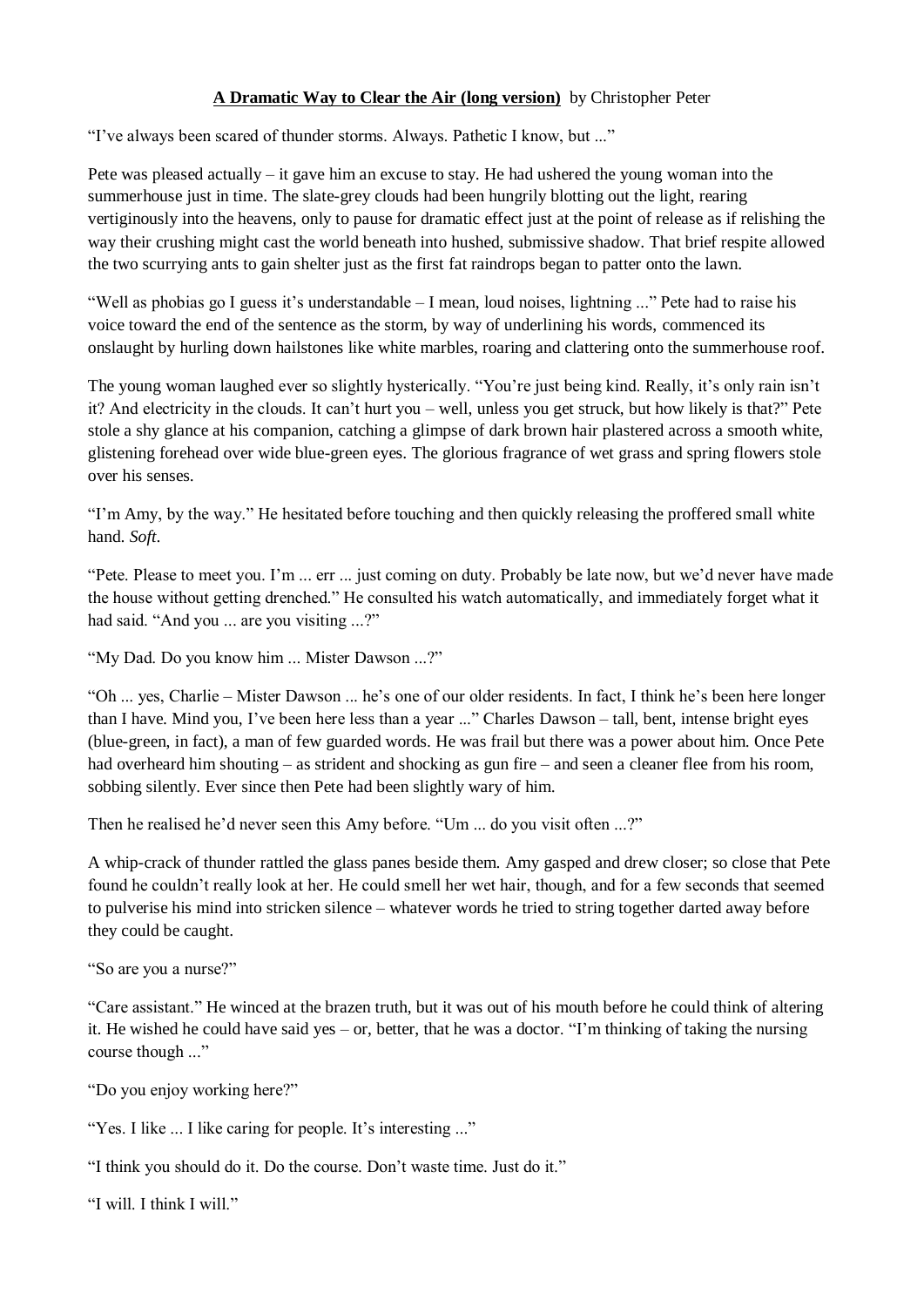The room brightened abruptly as a watery sun arrowed through the clouds. The rain was lighter now, a delicate curtain of water sparkling in the yellow light.

Pete cleared his throat. "It's passing now. Maybe we can make a run for it in a minute ..."

Amy smiled at him. She looked tired but relieved, as if emerging from a long wakeful night; there were lines around her eyes he hadn't noticed in the gloom. "Well, thanks for ... I hope I haven't made you too late for work. Should have brought an umbrella – didn't see the forecast ..."

"No, no, not at all. No bother, honestly." All too soon they were out and walking across the wet grass towards the sprawling Victorian house. A last defiant peal of thunder rolled over them from the retreating storm. Pete found himself transfixed by the clouds, deathly-dark underneath and snow-white above, piling higher and higher into the farthest heavens. His neck ached with the effort of seeing the very top of them, their outline painfully sharp against deep clean blue. "Beautiful isn't it? The sky ... amazing."

"Yes." Amy seemed to spare only the briefest glance upwards; for the most part she was studying the grass as they walked. Silence, and then: "You must be wondering why I don't visit Dad more often."

"Err ... no, no, of course not. I mean, don't you ...?"

"Once or twice a year to be honest. I don't live very close, but even so ... it's his birthday on Thursday, did you know that?"

"Oh ... no ..."

"No reason why you should. Today's the only day this week I could make it. I always try to get here for that. Christmas too, but last year I couldn't ... was away ..."

"What about your birthday? Doesn't he want to see you then?"

"Oh no." Her laugh was short and uncomfortably contemptuous. "Not *mine*. I like to ... do other things then. He never ... well you know."

They entered the cool shadow of the wood-panelled entrance hall. The incongruously mingled smell of disinfectant and furniture polish filled his nostrils and mouth; its strength still surprised him every day. "If you ring the bell, someone will come ..."

"I know. Listen ..." She stopped and turned to face him. In those healing shadows her face was a young girl's, open and earnest. "Pete, I've ... I've never really asked this before, but ... well ..."

"Yes?" The echoing guttural tick of the grandfather clock measure out the interminable silence until she spoke again.

"The thing is ... Dad and I ... it's difficult. It's always been – well you don't want to know about that. But ... I've always really wanted someone to come in with me, when I go to his room, but I've never felt able to – you know, ask."

"Won't he see you in the lounge?" Pete silently cursed himself – this was not the moment for well-meaning suggestions.

"No, he never has. I mean, I could ask again ..."

"Oh no. Not if that's where he feels most comfortable. I'll come with you if you like."